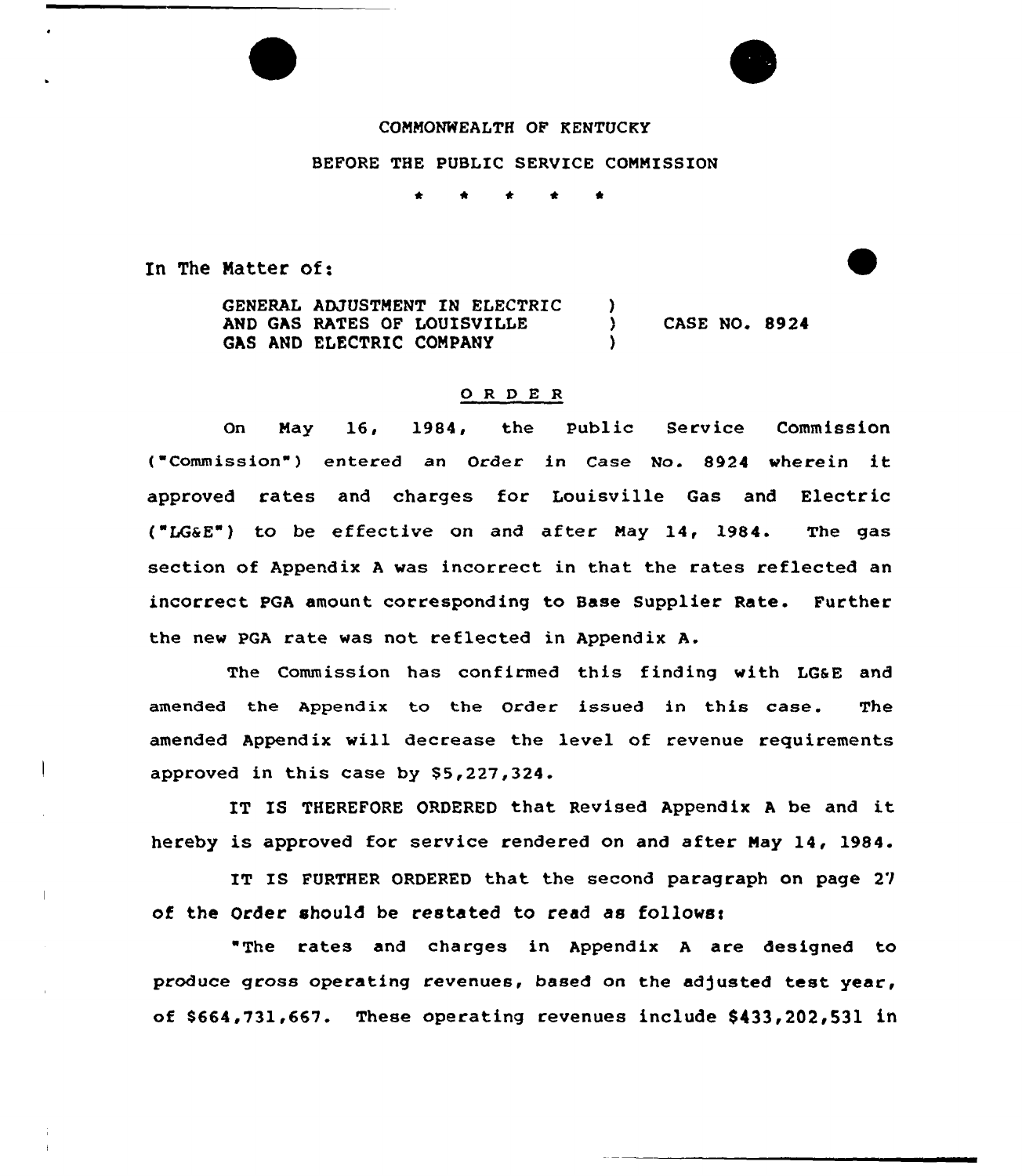

electric revenues and \$231,529,136 in gas revenues. The gas revenues reflect a reduction of \$14,246,019 due to the PGAs approved since LGaE's last general rate case."

IT IS FURTHER ORDERED that the third paragraph on page 50 of the Order should be restated to read as follows:

 $"1.$ The rates in Appendix A are the fair, just and reasonable rates for LGSE and vill produce gross annual revenues based on adjusted test year sales of approximately \$664,731,667."

IT IS FURTHER ORDERED that all other provisions of the Commission Order entered Nay 16, 1984, not amended herein shall remain in full force and effect.

Done at Frankfort, Kentucky, this 30th day of Nay, 1984.

PUBLIC SERVICE COMMISSION i ll **Phairn** Chairman Vice Commiss

ATTEST:

**Secretary**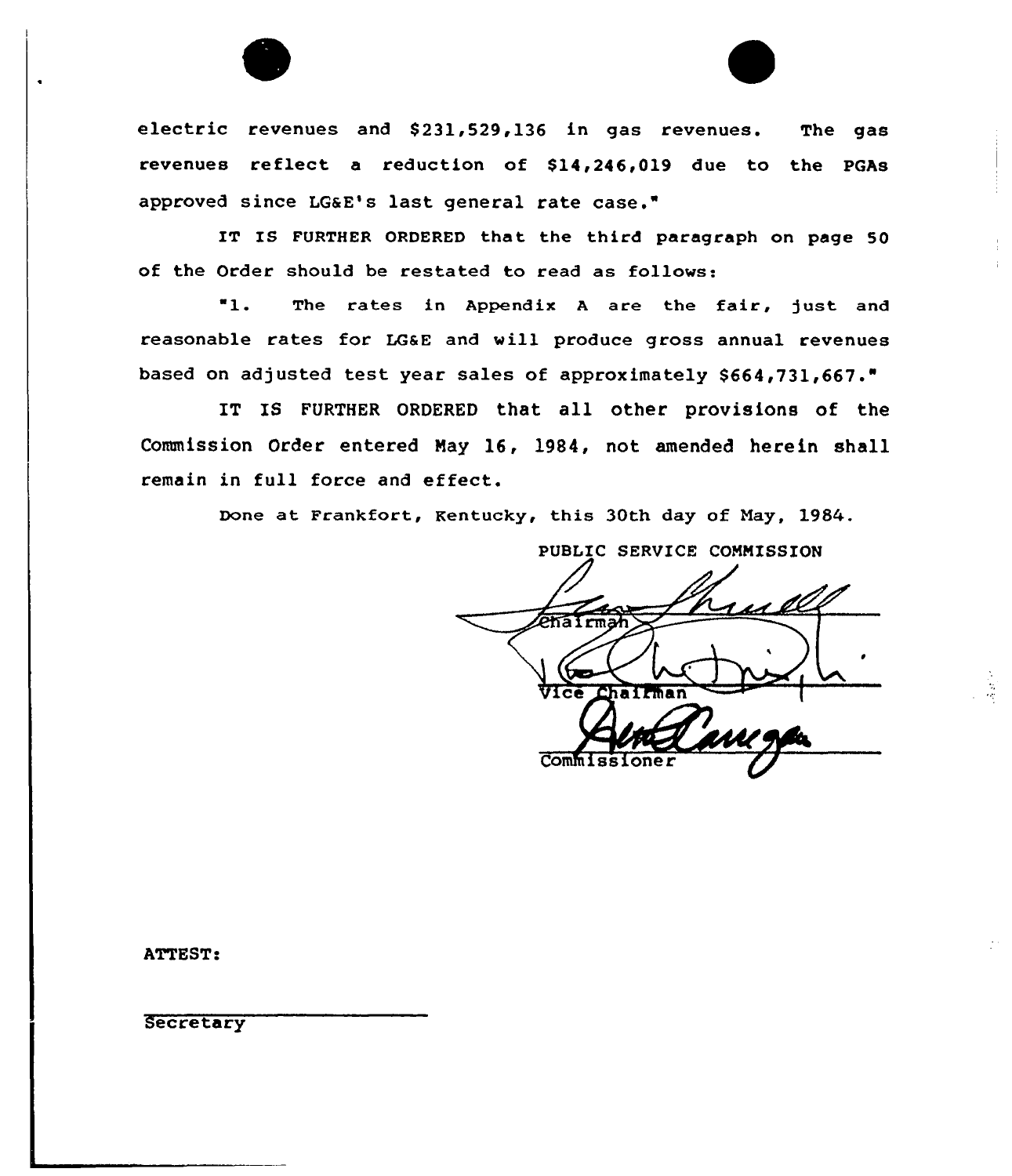



#### APPENDIX A

APPENDIX TO AN ORDER OF THE PUBLIC SERVICE COMMISSION IN CASE NO. 8924 DATED MAY 30, 1984.

The following rates and charges are prescribed for the customers served by Louisville Gas and Electric Company. All other rates and charges not specifically mentioned herein shall remain the same as those in effect under authority of this Commission prior to the date of this Order.

GAS SERVICE

 $G-1$ 

# General Gas Rate

Rate:

### 44.9344 per 100 cubic feet

### Summer Air Conditioning Service Under Gas Rate G-l

Rate:

For "Summer Air Conditioning Consumption" determined in the manner hereinafter prescribed, the rate shall be 43.898 cents per 100 cubic feet, subject to the "Purchased Gas Adjustment" and the Prompt Payment Provision" incorporated in Rate G-l. All monthly consumption other than "Summer Air Conditioning Consumption" shall be billed at the regular charges set forth in Rate G-l.

#### $G-6$

Seasonal Off-Peak Gas Rate

Rater

43.893¢ per 100 cubic feet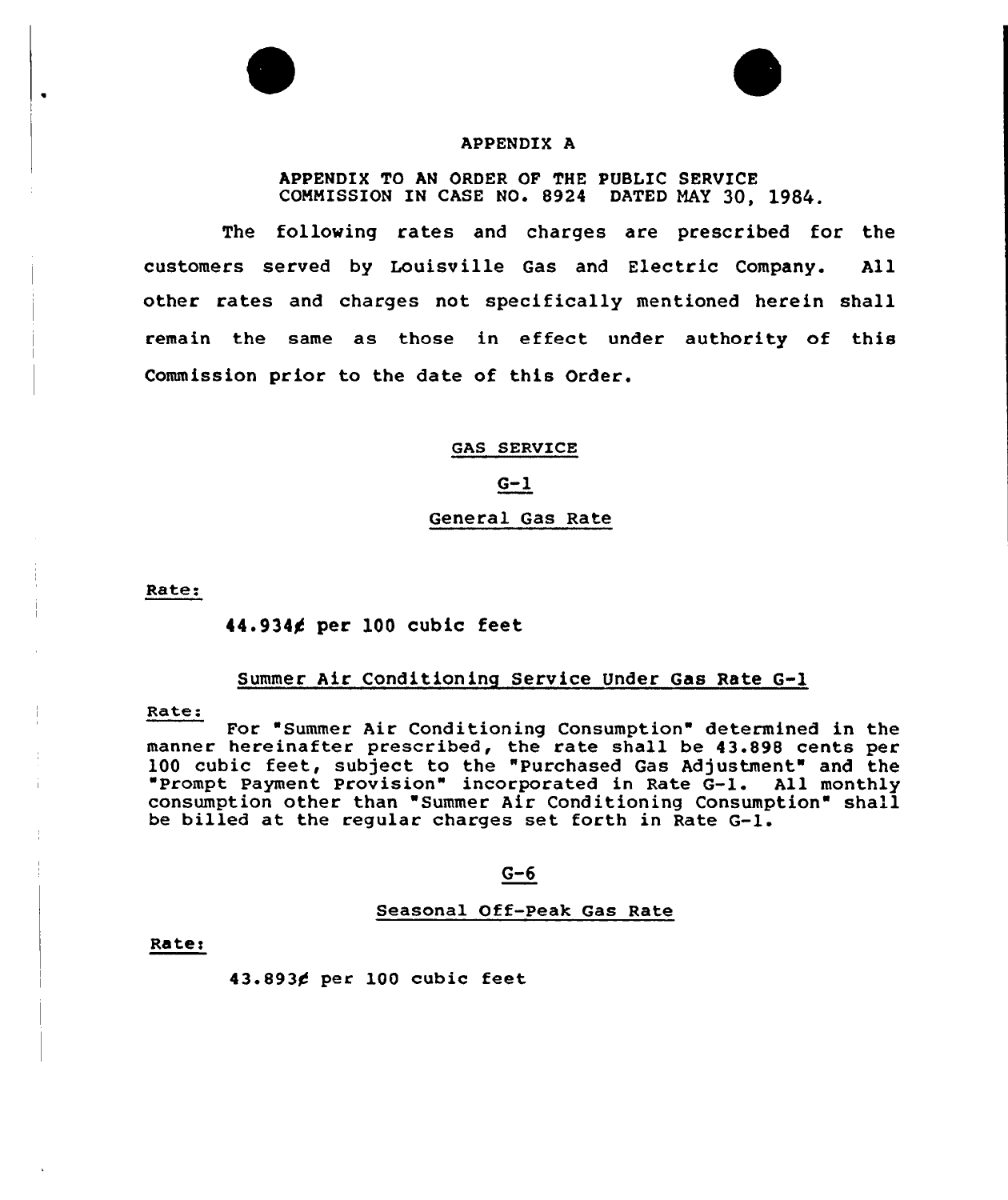



# $G-7$

#### Rate for Uncommitted Gas Service

Rate

43.893¢ per 100 cubic feet

# G-8

## Dual-Fuel Off-peak Gas Space Heating Rate

Rate:

#### 44.8524 per 100 cubic feet

#### Summer Air Conditioning Service Under Gas Rate G-8

#### Rate:

For consumption recorded during the aforesaid five billings periods the rate shall be 43.898 cents per 100 cubic feet, subject to the "Purchased Gas Adjustment" and to the "Prompt Payment Provision" incorporated in Rate G-8.

#### SPECIAL CONTRACT FOR FORT KNOX

#### Rate:

Commodity Charge: \$4.3031 net per Mcf delivered